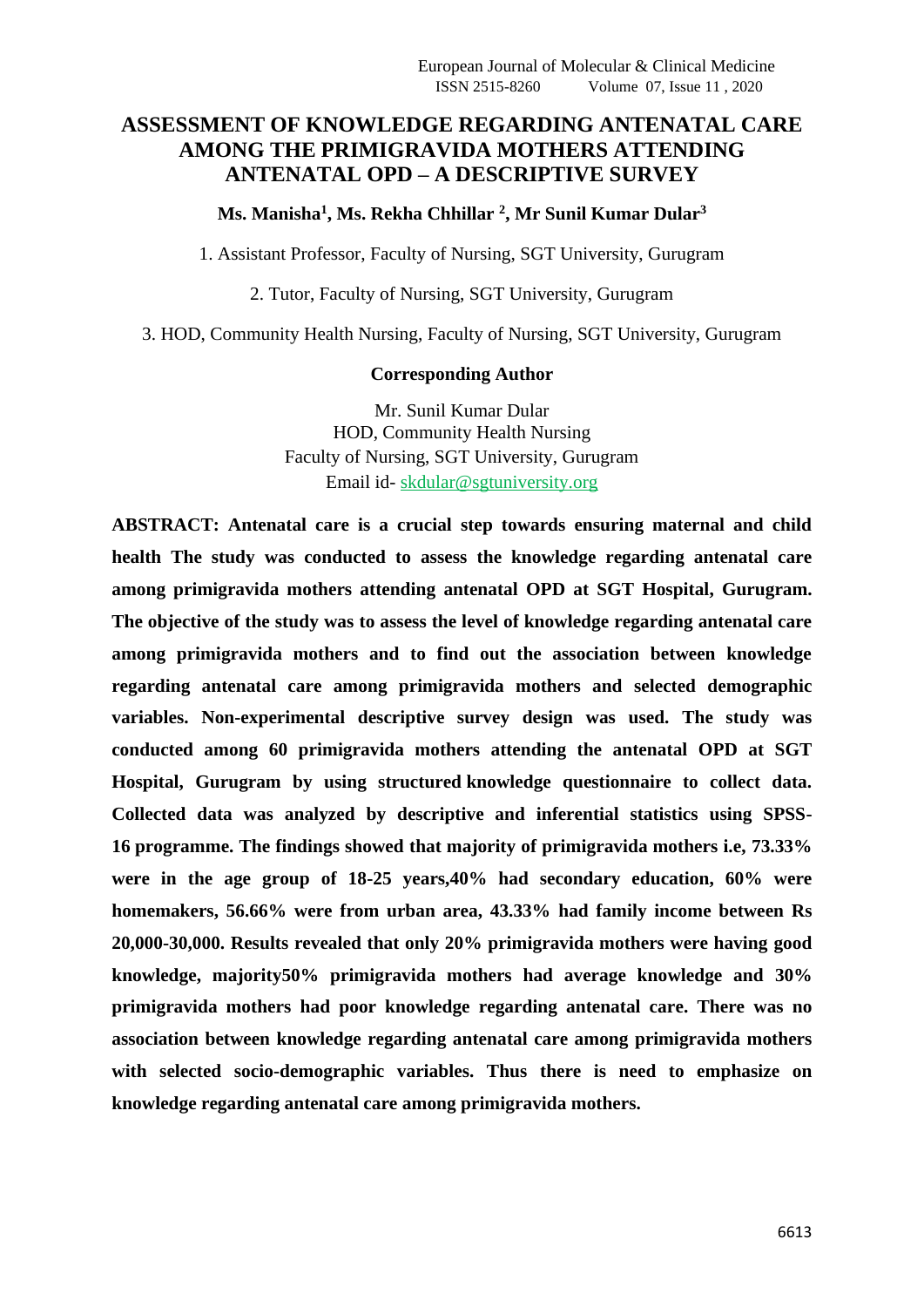#### **BACKGROUND OF STUDY**

# *A moment of unimaginable joy is what a mother feels when a newborn is placed on her arms – a joy every mother should have the right to experience. –UNICEF*

Pregnancy is one of the most cherished phase in life of a women. It is a crucial time for both mother and the baby. Good care during pregnancy is essential for the health of the mother and the growth of the foetus. It is a time to promote parenting skills and healthy behaviours. Good antenatal care contributes to good health through the life cycle. Inadequate care during pregnancy breaks the continuum of care and effects both women and babies.<sup>1</sup>

Primigravida refers to a woman who is pregnant for the first time. The primigravida mothers must be acquainted with the various aspects like physical, emotional aspects of pregnancy, labour support techniques, childbirth, parenthood and coping skills<sup>2</sup>.

Maternal health means the health of women during pregnancy, childbirth and the postpartum period. High quality antenatal care is an important element of the maternal and child health in order to reduce the maternal mortalities. Maternal mortality is a key health indicator and the direct causes of maternal deaths are well-known and mostly preventable and treatable.<sup>3</sup>Excessive blood loss, infection, unsafe abortion, high blood pressure, , and obstructed labour are among the most common direct causes of maternal injury and maternal deaths. The indirect causes include anaemia, malaria and heart diseases. Most of these maternal deaths can be prevented with timely management by high quality maternity care. Ending preventable maternal death remains among the top priorities of the global agenda<sup>4</sup>.

At the same time, merely surviving pregnancy and childbirth can never be the marker of successful maternal health. It is essential to expand efforts reducing maternal mortalities in order to promote health and well-being<sup>4</sup>. Thus knowledge regarding antenatal care is considered an important aspect of promoting maternal health.

Despite strong efforts, the target set by millennium developmental goal for maternal mortality was not met; which was reduction in maternal mortality by 75%, it was reduced by 44% only. So in sustainable developmental goal this target is continuing. The maternal mortality rate is 19 times higher in developing countries as compare to developed countries.[16]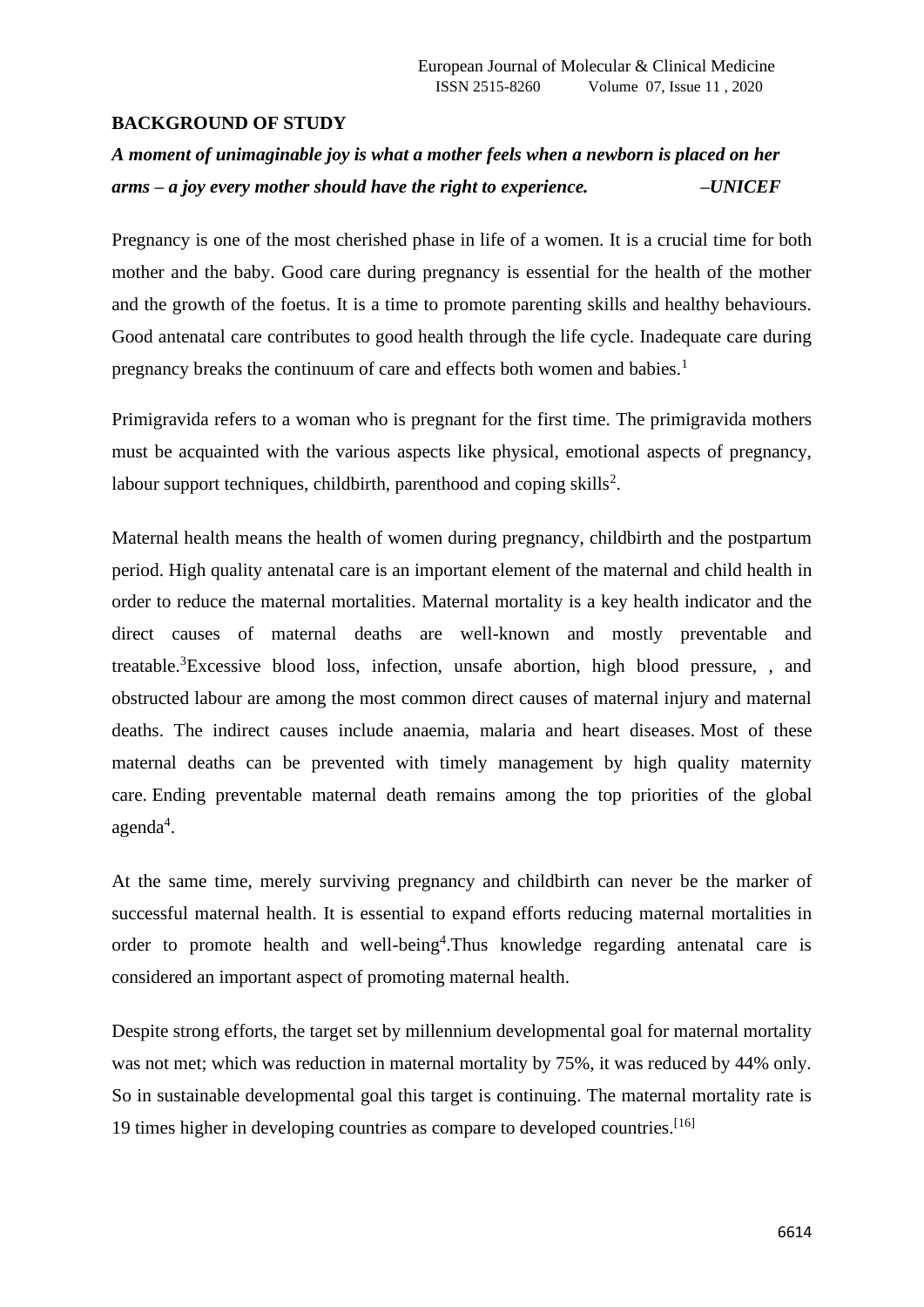Hence the researcher assessed the knowledge regarding antenatal care among primigravida mothers.

### **MATERIALS AND METHODS**

The Quantitative Non-experimental descriptive survey design was used for the present study. The study was conducted in the antenatal OPD, SGT Hospital, Gurugram.Convenient sampling technique was used. The sample size comprised of 60 primigravida mothers attending antenatal OPD at SGT Hospital, Gurugram. A structured knowledge questionnaire was prepared to assess the knowledge regarding antenatal care. The tool was divided in two sections ;Section A: It included seven demographic variables- age, educational qualification, occupation, residential area , family income, Number of ANC visits, trimester. Section B:It included 30 items to assess the knowledge regarding antenatal care among primigravida mothers.

### **RESULT AND DISCUSSION**

In the present study, majority (66.66%) of primigravida mothers were in the age group of 18- 24years, 23.33% in the age group of 25-30 years, 5% in the age group of 31-35 years and 5% were above than 35 years.

Majority of primigravida mothers (40%) had secondary education, 31.66% subjects had primary education, 21.66% subjects were graduate and above and 6.66% subjects were illiterate.

Majority (60%) subjects were homemakers, 15% subjects were self- employed, 13.33% subjects were government employees and 11.66% subjects were private employees.

Majority (56.66%) were from urban area, 31.66% were belong to rural area and 11.66% were from semi-urban area.

Majority (40%) subjects family income were between Rs.20,000-30,000, 40% subjects family income were Rs.10,000-20,000, 13.33% subjects family income were more than Rs.30,000 and 6.66% subjects family income were less than Rs.10,000.

Majority (30%) had 2 antenatal contacts and 23.33% subjects had 1, 3 and more than 3 antenatal contacts respectively.

Majority (58.33%) were in second trimester, 23.33% subjects were in third trimester and 18.33% subjects were in first trimester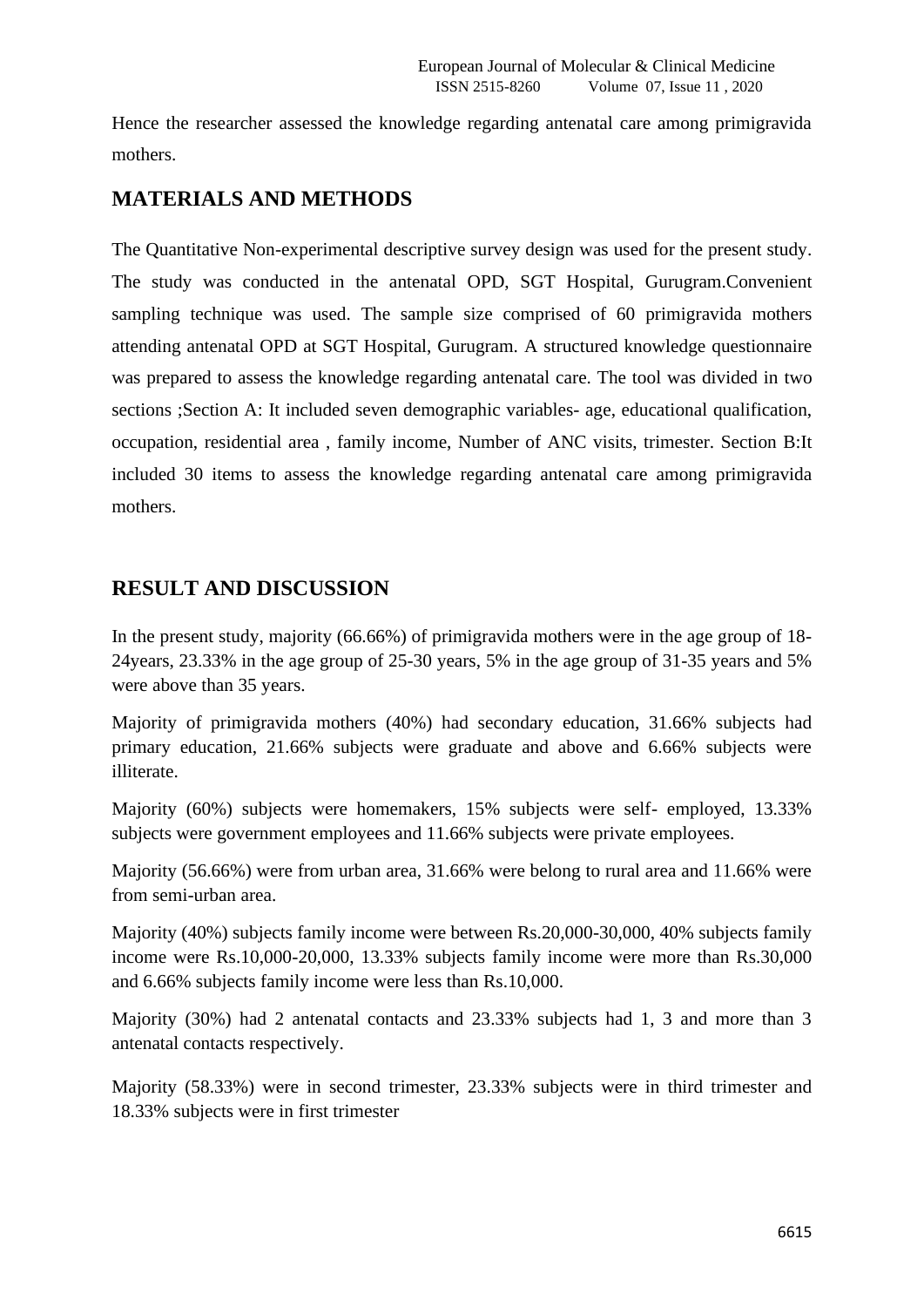#### **TABLE – 1** :**Frequency and percentage distribution of primigravida mothers according to demographic variables**

| S.no.            | <b>Demographic variables</b>         | Frequency(f) | Percentage $(\% )$ |
|------------------|--------------------------------------|--------------|--------------------|
| 1.               | Age                                  |              |                    |
|                  | $18-24$ years<br>a)                  | 40           | 66.66              |
|                  | $25-30$ years<br>b)                  | 14           | 23.33              |
|                  | $31-35$ years<br>$\mathbf{c})$       | 03           | 05                 |
|                  | More than 35 years<br>$\rm d$        | 03           | 05                 |
| 2.               | <b>Educational qualification</b>     |              |                    |
|                  | Illiterate<br>a)                     | 04           | 06.66              |
|                  | Primary education<br>b)              | 19           | 31.66              |
|                  | Secondary education<br>$\mathbf{c})$ | 24           | 40                 |
|                  | Graduate and above<br>$\mathbf{d}$   | 13           | 21.66              |
| 3.               | Occupation                           |              |                    |
|                  | Homemaker<br>a)                      | 36           | 60                 |
|                  | b)<br>Govt. employee                 | 08           | 13.33              |
|                  | Private employee<br>$\mathbf{c})$    | 07           | 11.66              |
|                  | Self employed<br>$\rm d$             | 09           | 15                 |
| $\overline{4}$ . | <b>Residential area</b>              |              |                    |
|                  | Rural<br>a)                          | 19           | 31.66              |
|                  | b) Urban                             | 34           | 56.66              |
|                  | c) Semi-urban                        | 07           | 11.66              |
| 5.               | <b>Family income</b>                 |              |                    |
|                  | less than Rs.10,000<br>a)            | 04           | 06.66              |
|                  | Rs.10,000-20,000<br>b)               | 24           | 40                 |
|                  | Rs.20,000-30,000<br>$\mathbf{c})$    | 24           | 40                 |
|                  | More than Rs.30,000<br>$\rm d$       | 08           | 13.33              |
| 6.               | <b>Number of ANC visits</b>          |              |                    |
|                  | $\mathbf{1}$<br>a)                   | 14           | 23.33              |
|                  | b)<br>$\overline{2}$                 | 18           | 30                 |
|                  | $\overline{3}$<br>c)                 | 14           | 23.33              |
|                  | More than 3<br>$\rm d$               | 14           | 23.33              |
| 7.               | <b>Trimester</b>                     |              |                    |
|                  | First<br>a)                          | 11           | 18.33              |
|                  | Second<br>b)                         | 35           | 58.33              |
|                  | Third<br>$\mathbf{c})$               | 14           | 23.33              |

**n=60**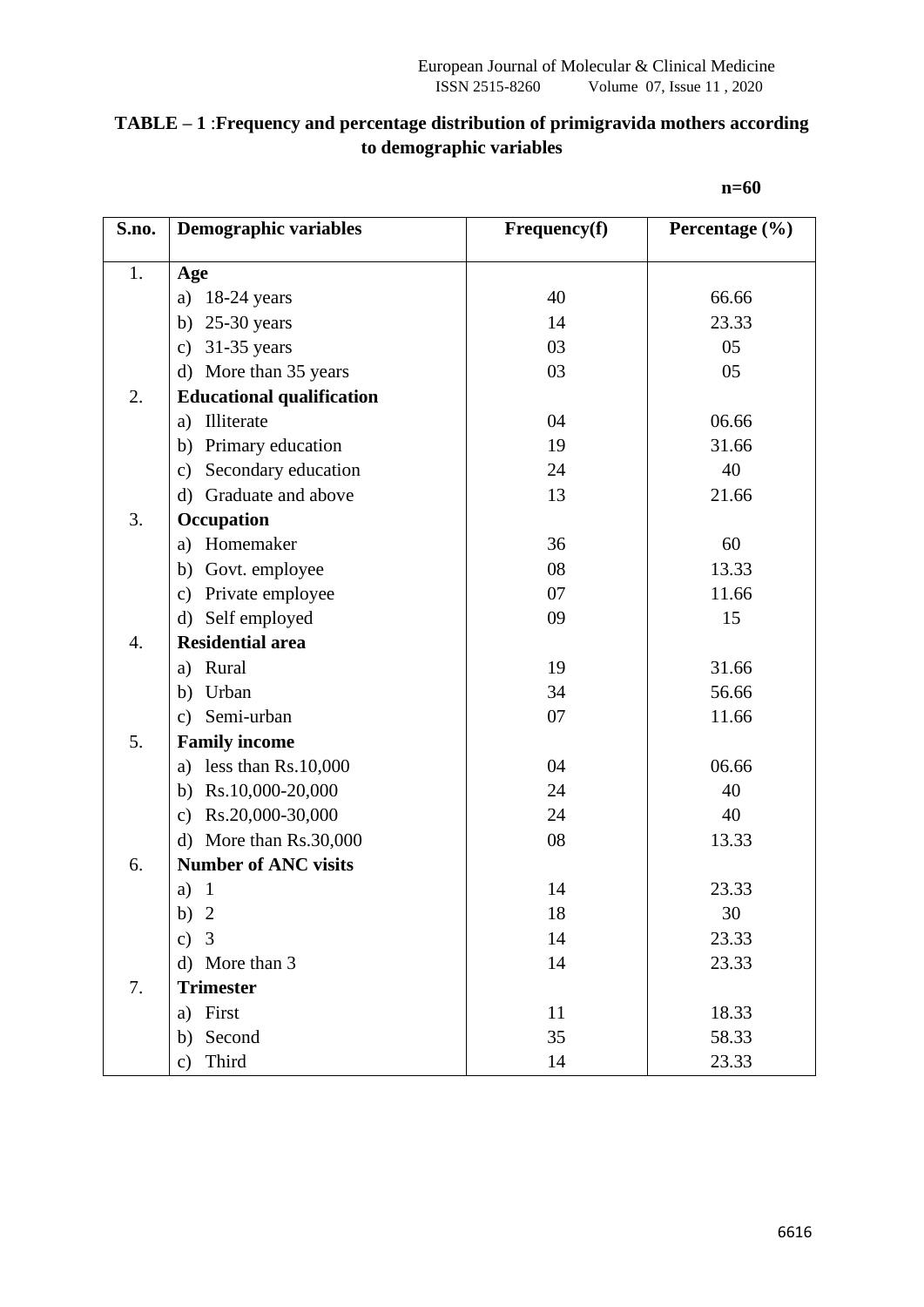Data given in Table-2 and figure-1 shows that 30% primigravida mothers had poor knowledge score, 50% had average knowledge score and only 20% had good knowledge score.

## **TABLE – 2 :Frequency and percentage distribution of knowledge of primigravida mothers regarding antenatal care.**

|                         |                       | $n=60$               |                    |  |
|-------------------------|-----------------------|----------------------|--------------------|--|
| Level of knowledge      | <b>Range of score</b> | <b>Frequency</b> (f) | Percentage $(\% )$ |  |
| Poor knowledge score    | $0 - 10$              | 18                   | 30                 |  |
| Average knowledge score | $11-20$               | 30                   | 50                 |  |
| Good knowledge score    | $21 - 30$             |                      | 20                 |  |

# **FIGURE – 1: Pie diagram showing percentage distribution of knowledge score of primigravida mothers regarding the antenatal care**



Data given in Table 3 shows that the distribution of knowledge score range from 1-30 with mean score of 16.4, standard deviation of 9.85 and median is 17.

## **TABLE – 3 :Mean, Median and Standard Deviation of knowledge score of primigravida mothers regarding antenatal care.**

|                 | $n=60$               |      |        |                           |  |
|-----------------|----------------------|------|--------|---------------------------|--|
| <b>Variable</b> | <b>Maximum score</b> | mean | median | <b>Standard deviation</b> |  |
| Knowledge       | 30                   | 16.4 |        | 9.85                      |  |